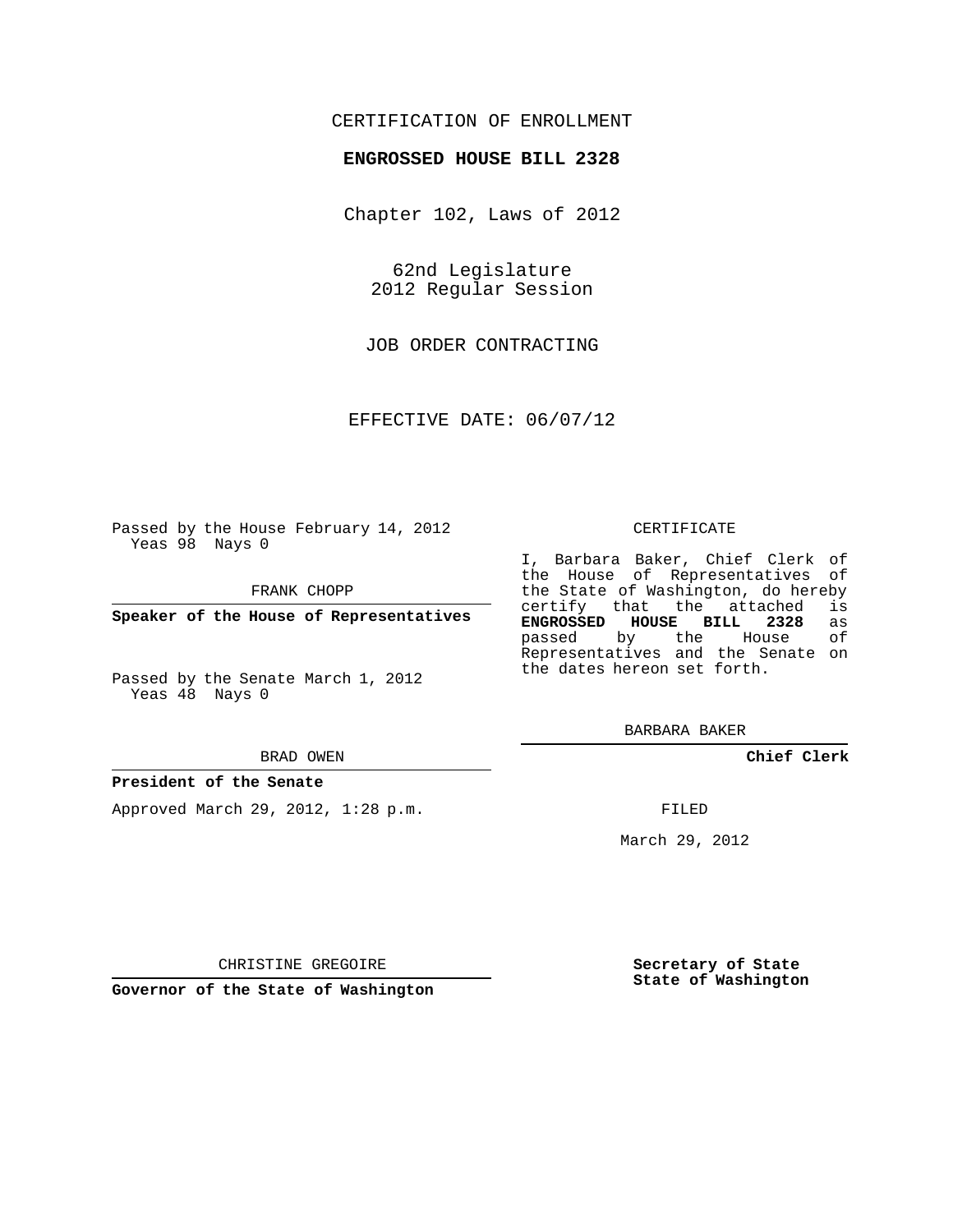# **ENGROSSED HOUSE BILL 2328** \_\_\_\_\_\_\_\_\_\_\_\_\_\_\_\_\_\_\_\_\_\_\_\_\_\_\_\_\_\_\_\_\_\_\_\_\_\_\_\_\_\_\_\_\_

\_\_\_\_\_\_\_\_\_\_\_\_\_\_\_\_\_\_\_\_\_\_\_\_\_\_\_\_\_\_\_\_\_\_\_\_\_\_\_\_\_\_\_\_\_

Passed Legislature - 2012 Regular Session

## **State of Washington 62nd Legislature 2012 Regular Session**

**By** Representatives Dammeier, Haigh, and Hunt

Read first time 01/11/12. Referred to Committee on State Government & Tribal Affairs.

 1 AN ACT Relating to job order contracting; and amending RCW 2 39.10.420, 39.10.450, 39.10.460, and 43.131.408.

3 BE IT ENACTED BY THE LEGISLATURE OF THE STATE OF WASHINGTON:

 4 **Sec. 1.** RCW 39.10.420 and 2009 c 75 s 7 are each amended to read 5 as follows:

 6 (1) The following public bodies are authorized to use the job order 7 contracting procedure:

8 (a) The department of ((<del>general administration</del>)) <u>enterprise</u> 9 services;

10 (b) The ((University of Washington)) state universities, regional 11 universities, and The Evergreen State College;

12 (c) ((Washington State University)) Sound transit (central Puget 13 Sound regional transit authority);

14 (d) Every city with a population greater than seventy thousand and 15 any public authority chartered by such city under RCW 35.21.730 through 16 35.21.755;

17 (e) Every county with a population greater than four hundred fifty 18 thousand;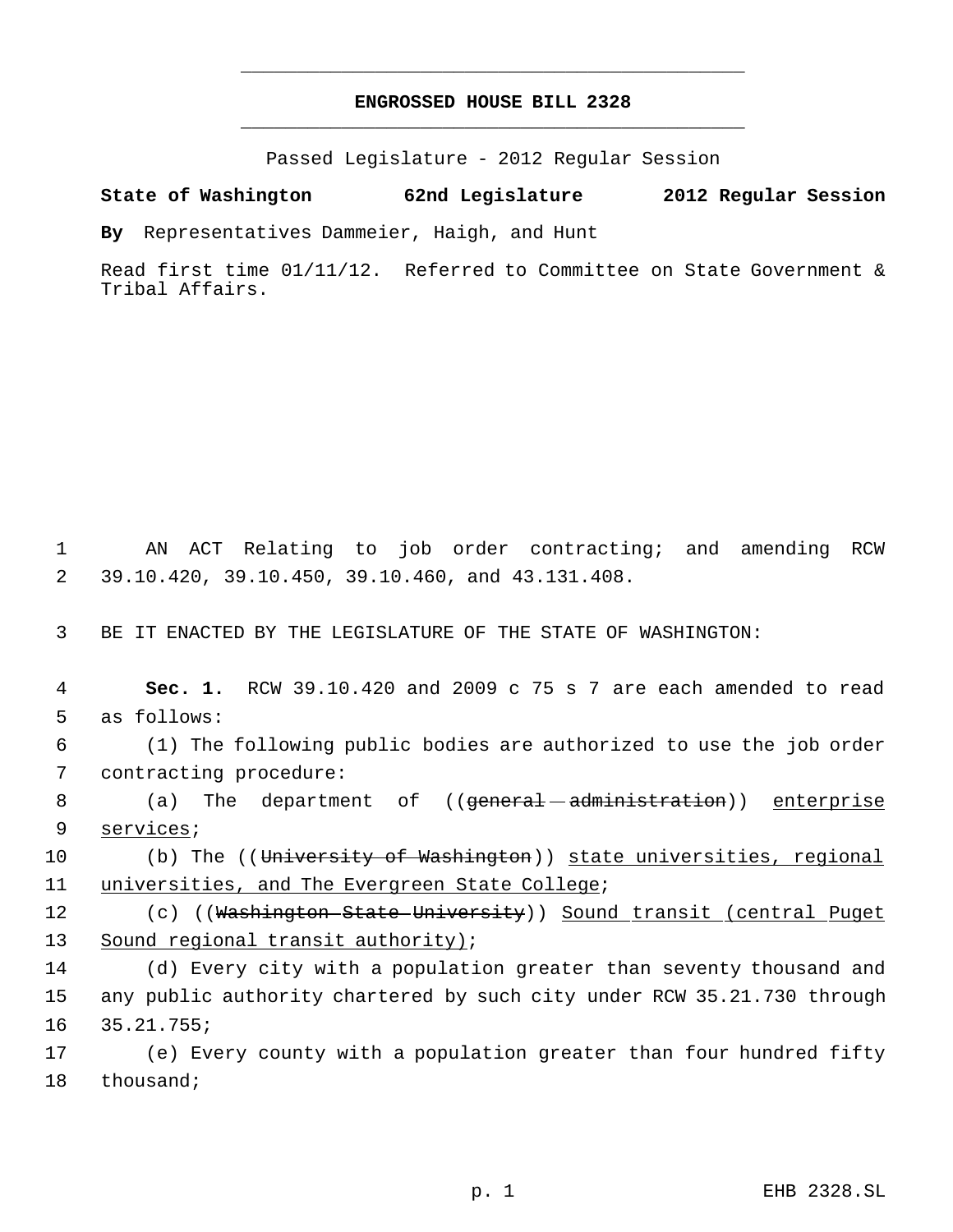(f) Every port district with total revenues greater than fifteen million dollars per year;

 (g) Every public utility district with revenues from energy sales greater than twenty-three million dollars per year;

(h) Every school district; and

(i) The state ferry system.

7 (2)(a) The department of (( $q$ eneral  $-d$ ministration)) enterprise 8 services may issue job order contract work orders for Washington state parks department projects.

10 (b) The department of ((<del>general administration</del>)) enterprise 11 services, the University of Washington, and Washington State University may issue job order contract work orders for the state regional universities and The Evergreen State College.

 (3) Public bodies may use a job order contract for public works projects when a determination is made that the use of job order contracts will benefit the public by providing an effective means of reducing the total lead-time and cost for the construction of public works projects for repair and renovation required at public facilities through the use of unit price books and work orders by eliminating time-consuming, costly aspects of the traditional public works process, which require separate contracting actions for each small project.

 **Sec. 2.** RCW 39.10.450 and 2007 c 494 s 404 are each amended to read as follows:

 (1) The maximum dollar amount for a work order is three hundred 25 fifty thousand dollars. ((For each job order contract, public bodies 26 shall-not-issue-more-than-two-work-orders-equal-to-or-greater-than 27 three hundred thousand dollars in a twelve-month contract period.))

 (2) All work orders issued for the same project shall be treated as a single work order for purposes of the dollar limit on work orders.

 (3) No more than twenty percent of the dollar value of a work order may consist of items of work not contained in the unit price book.

 (4) Any new permanent, enclosed building space constructed under a work order shall not exceed two thousand gross square feet.

 (5) A public body may issue no work orders under a job order contract until it has approved, in consultation with the office of minority and women's business enterprises or the equivalent local agency, a plan prepared by the job order contractor that equitably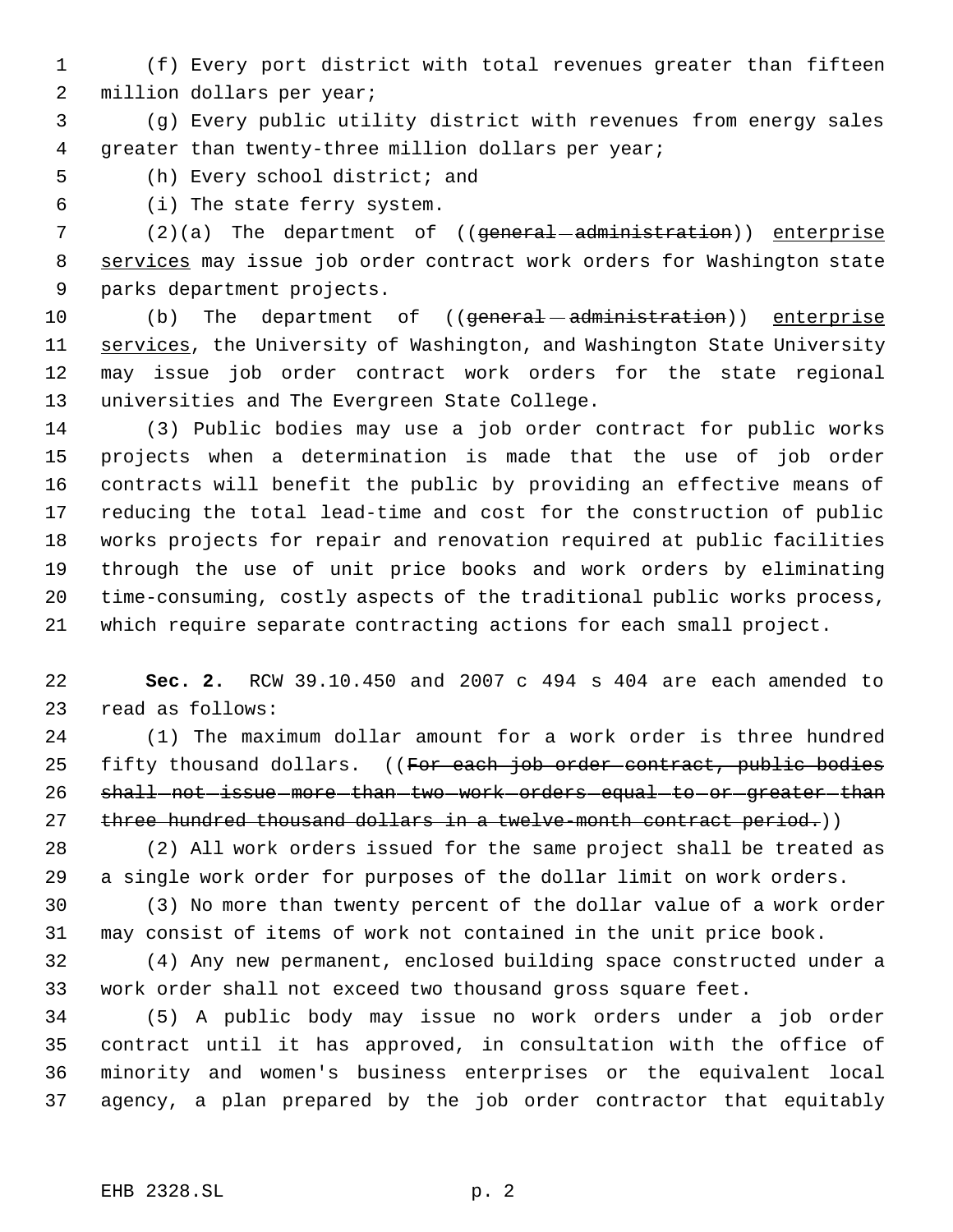spreads certified women and minority business enterprise subcontracting opportunities, to the extent permitted by the Washington state civil rights act, RCW 49.60.400, among the various subcontract disciplines.

 (6) For purposes of chapters 39.08, 39.12, 39.76, and 60.28 RCW, each work order issued shall be treated as a separate contract. The alternate filing provisions of RCW 39.12.040(2) apply to each work order that otherwise meets the eligibility requirements of RCW 39.12.040(2).

 (7) The job order contract shall not be used for the procurement of architectural or engineering services not associated with specific work orders. Architectural and engineering services shall be procured in accordance with RCW 39.80.040.

 **Sec. 3.** RCW 39.10.460 and 2007 c 494 s 405 are each amended to read as follows:

15 Each year, a public body shall provide to the board the following 16 information for each job order contract ((at the end of each contract 17 year)) for the period July 1st through June 30th:

- (1) A list of work orders issued;
- 19 (2) The cost of each work order;
- (3) A list of subcontractors hired under each work order;

 (4) If requested by the board, a copy of the intent to pay prevailing wage and the affidavit of wages paid for each work order 23 subcontract; and

- 
- (5) Any other information requested by the board.

 **Sec. 4.** RCW 43.131.408 and 2010 1st sp.s. c 21 s 5 are each amended to read as follows:

 The following acts or parts of acts, as now existing or hereafter amended, are each repealed, effective June 30, 2014:

 (1) RCW 39.10.200 and 2010 1st sp.s. c 21 s 2, 2007 c 494 s 1, & 1994 c 132 s 1;

 (2) RCW 39.10.210 and 2010 1st sp.s. c 36 s 6014, 2007 c 494 s 101, & 2005 c 469 s 3;

(3) RCW 39.10.220 and 2007 c 494 s 102 & 2005 c 377 s 1;

 (4) RCW 39.10.230 and 2010 1st sp.s. c 21 s 3, 2009 c 75 s 1, 2007 c 494 s 103, & 2005 c 377 s 2;

(5) RCW 39.10.240 and 2007 c 494 s 104;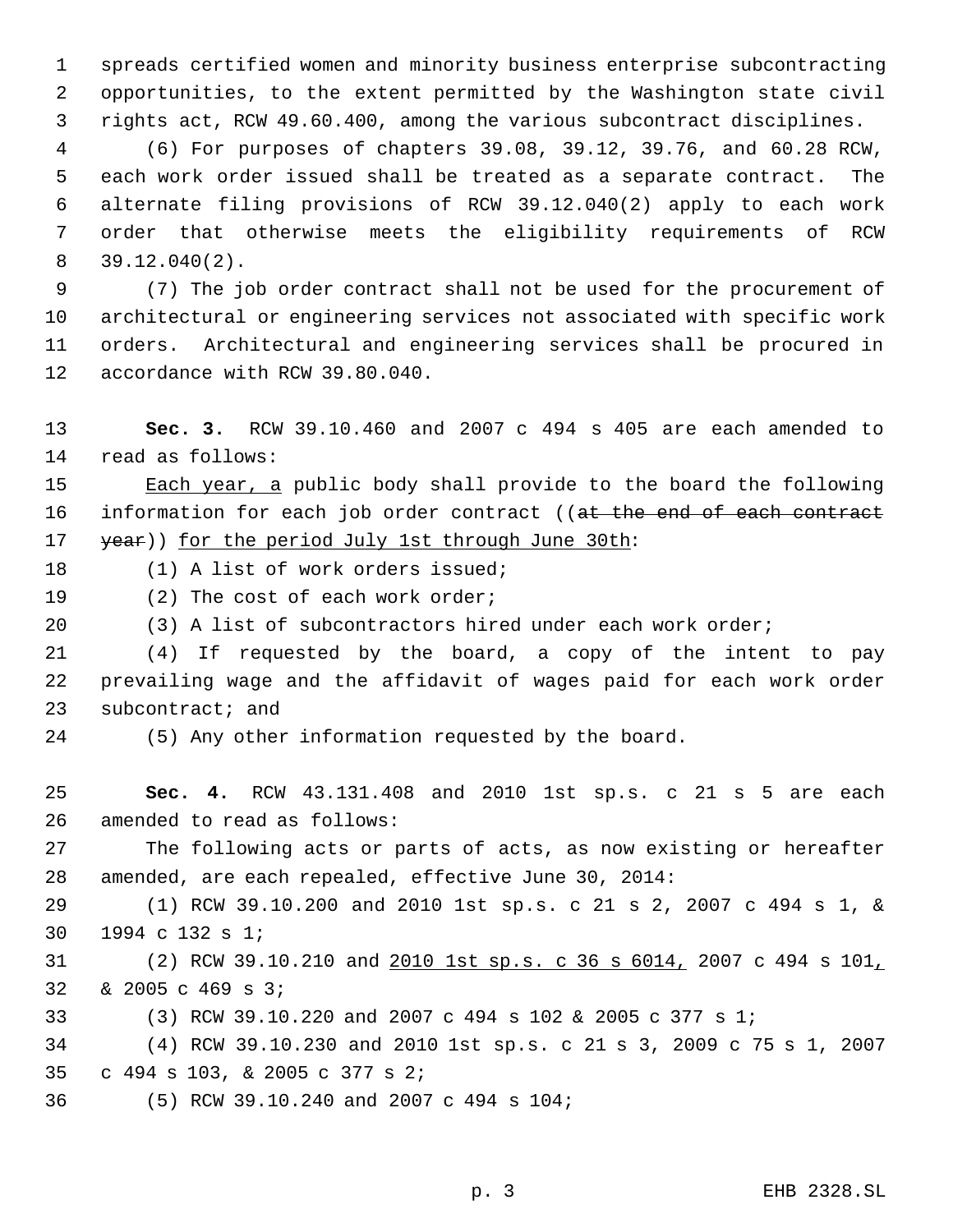(6) RCW 39.10.250 and  $2009$  c 75 s 2 & 2007 c 494 s 105;  $\mathbf 1$  $\overline{2}$ (7) RCW 39.10.260 and 2007 c 494 s 106; (8) RCW 39.10.270 and 2009 c 75 s 3 & 2007 c 494 s 107;  $\mathsf{3}$ (9) RCW 39.10.280 and 2007 c 494 s 108;  $\overline{4}$ 5 (10) RCW 39.10.290 and 2007 c 494 s 109; (11) RCW 39.10.300 and 2009 c 75 s 4 & 2007 c 494 s 201( $\left(-2003 - e\right)$ 6  $7\overline{ }$  $352$  s 2, 2003 c 300 s 4, 2002 c 46 s 1, & 2001 c 328 s 2));  $(12)$  RCW 39.10.320 and 2007 c 494 s 203 & 1994 c 132 s 7; 8 9 (13) RCW 39.10.330 and  $2009$  c 75 s 5 & 2007 c 494 s 204;  $(14)$  RCW 39.10.340 and 2007 c 494 s 301( $\left(-2003 \text{ e } 352 \text{ s } 3, 2003 \text{ e } 352 \text{ s} \right)$  $10$  $11$  $300 s 5, 2002 c 46 s 2, 2001 c 328 s 3)$ ;  $12<sup>°</sup>$ (15) RCW 39.10.350 and 2007 c 494 s 302;  $13$  $(16)$  RCW 39.10.360 and 2009 c 75 s 6 & 2007 c 494 s 303; (17) RCW 39.10.370 and 2007 c 494 s 304; 14 (18) RCW 39.10.380 and 2007 c 494 s 305;  $15$ 16  $(19)$  RCW 39.10.385 and 2010 c 163 s 1;  $17$ (20) RCW 39.10.390 and 2007 c 494 s 306;  $((+20))$  (21) RCW 39.10.400 and 2007 c 494 s 307; 18 19  $((+21+))$  (22) RCW 39.10.410 and 2007 c 494 s 308; 20  $((+22))$  (23) RCW 39.10.420 and 2012 c ... s 1 (section 1 of this act), 2009 c 75 s 7, 2007 c 494 s 401, & 2003 c 301 s 1;  $21$ 22  $((+23))$  (24) RCW 39.10.430 and 2007 c 494 s 402; 23  $((+24))$  (25) RCW 39.10.440 and 2007 c 494 s 403;  $((+25))$  (26) RCW 39.10.450 and 2012 c ... s 2 (section 2 of this 24 25  $act)$  & 2007 c 494 s 404; 26  $((+26))$  (27) RCW 39.10.460 and 2012 c ... s 3 (section 3 of this 27 act) & 2007 c 494 s 405;  $((+27))$  (28) RCW 39.10.470 and 2005 c 274 s 275 & 1994 c 132 s 10; 28  $((+28))$  (29) RCW 39.10.480 and 1994 c 132 s 9; 29  $((+29))$  (30) RCW 39.10.490 and 2007 c 494 s 501 & 2001 c 328 s 5; 30  $31$  $((+30))$   $(31)$  RCW 39.10.500 and 2007 c 494 s 502; 32  $((+31))$  (32) RCW 39.10.510 and 2007 c 494 s 503; 33  $((+32))$  (33) RCW 39.10.900 and 1994 c 132 s 13;  $((+33))$  (34) RCW 39.10.901 and 1994 c 132 s 14; ((and 34 35  $(\frac{134}{1})$  (35) RCW 39.10.903 and 2007 c 494 s 510((-))<u>;</u> (36) RCW 39.10.904 and 2007 c 494 s 512; and 36